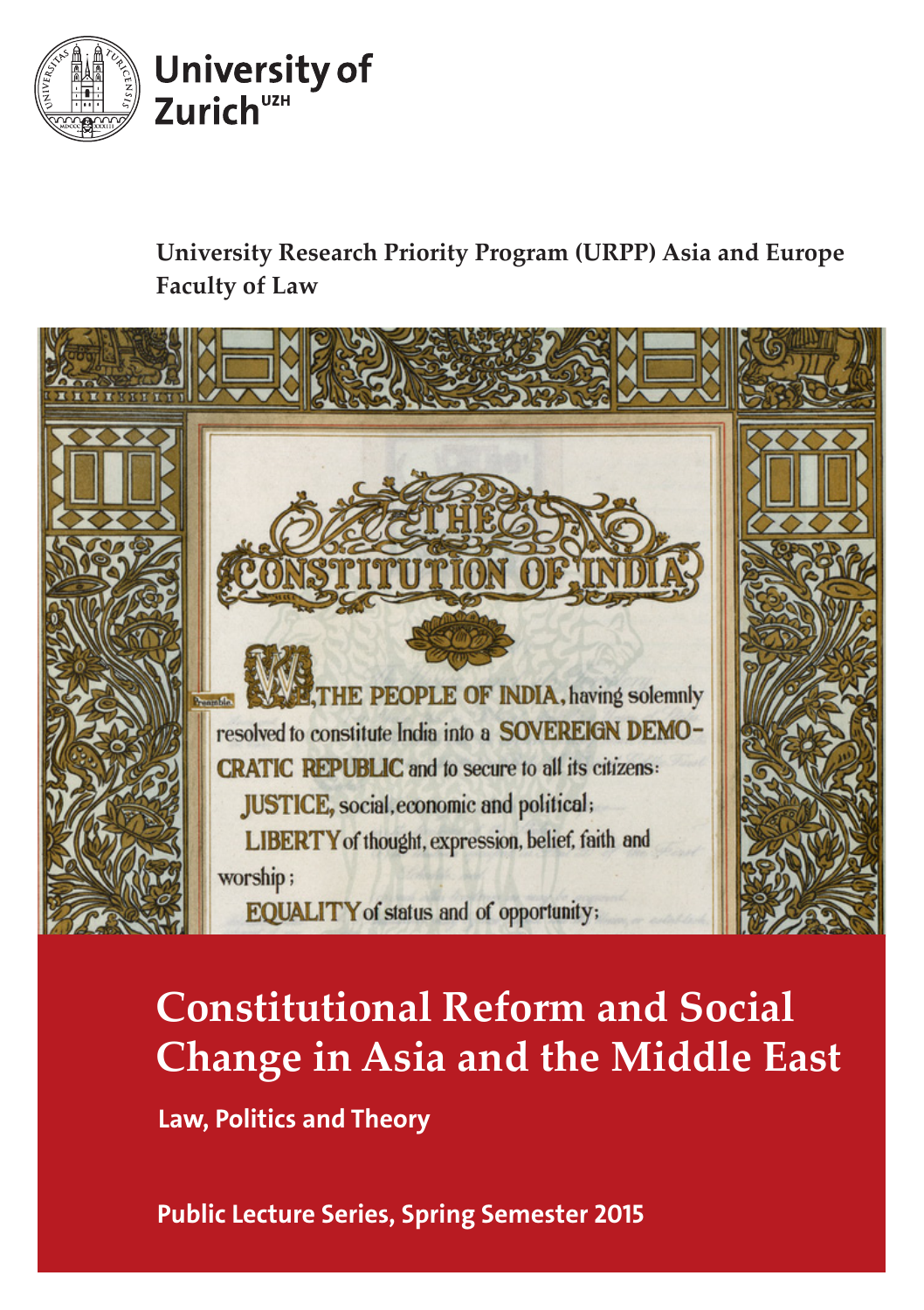## **Outline & Speakers' Biographies**

Constitutional reforms are being discussed in different regional contexts today. These endeavors develop in a context of increased transnationalization of norms and orders. Yet, they also vary from one region to the other. Furthermore, while debates on constitutional reform do not always lead to concrete changes of the Constitution they can evoke the emergence of new constitutional interpretations and lead to the transformation of norms. This lecture series aims therefore at inviting experts in the field of constitutional reform to present constitutional debates in (and beyond) Asia and the Middle East and to analyze ensuing political transformations, normative changes and emerging new discursive patterns.

Chibli Mallat is Professor of Middle Eastern Law and Politics at the University of Utah, holds the EU Jean Monnet Chair of Law at Saint Joseph's University in Lebanon, has held several research and teaching positions in the US, England, France and Lebanon, and is Chairman of the international NGO *Right to Nonviolence*. He has written extensively on Islamic, Middle Eastern, European and international law and his latest research is on law and nonviolence. Among his publications: *Philosophy of Nonviolence* (Oxford Univerity Press, 2015), *Introduction to Middle Eastern Law* (Oxford University Press, 2007, 2<sup>nd</sup> edition 2009), *Iraq: Guide to Law and Policy* (Aspen/Kluwer Law International, 2009) and *The Middle East into the 21st Century* (Garnet, Reading 1996).

Hiroshi Nishihara is Professor of Constitutional Law at Waseda University in Japan and was recently appointed as the Dean of the School of Social Sciences. His research is on theories of spiritual freedom and fundamental theories of human rights. Among his publications: *The Right to Equal Treatment* (Seibundoh, 2003), *When Schools Teach 'Patriotism'* (Nippon-Hyoron-sha Co., Ltd., 2003), *Das Recht auf geschlechtsneutrale Behandlung nach dem EGV und GG* (Duncker & Humblot, 2002) and *Vom paternalistischen zum partnerschafltlichen Rechtsstaat* (with Sung-Soo Kim, Nomos, 2000).

Arun Kumar Thiruvengadam is assistant professor at the Faculty of Law of the National University of Singapore and visiting fellow at the National University of Juridical Sciences in Kolkata, India. His research focuses—among other topics—on comparative constitutional law and theory and on public law in India. He co-edited *Comparative Constitutionalism in South Asia* (Oxford University Press India, 2013) and *Emergency Powers in Asia: Exploring the Limits of Legality* (Cambridge University Press, 2010) and is the author of several articles such as "Social Justice Lawyering and the Meaning of Indian Constitutionalism" (with Arvind Narrain, in *Wisconsin International Law Journal,* 31, 2013).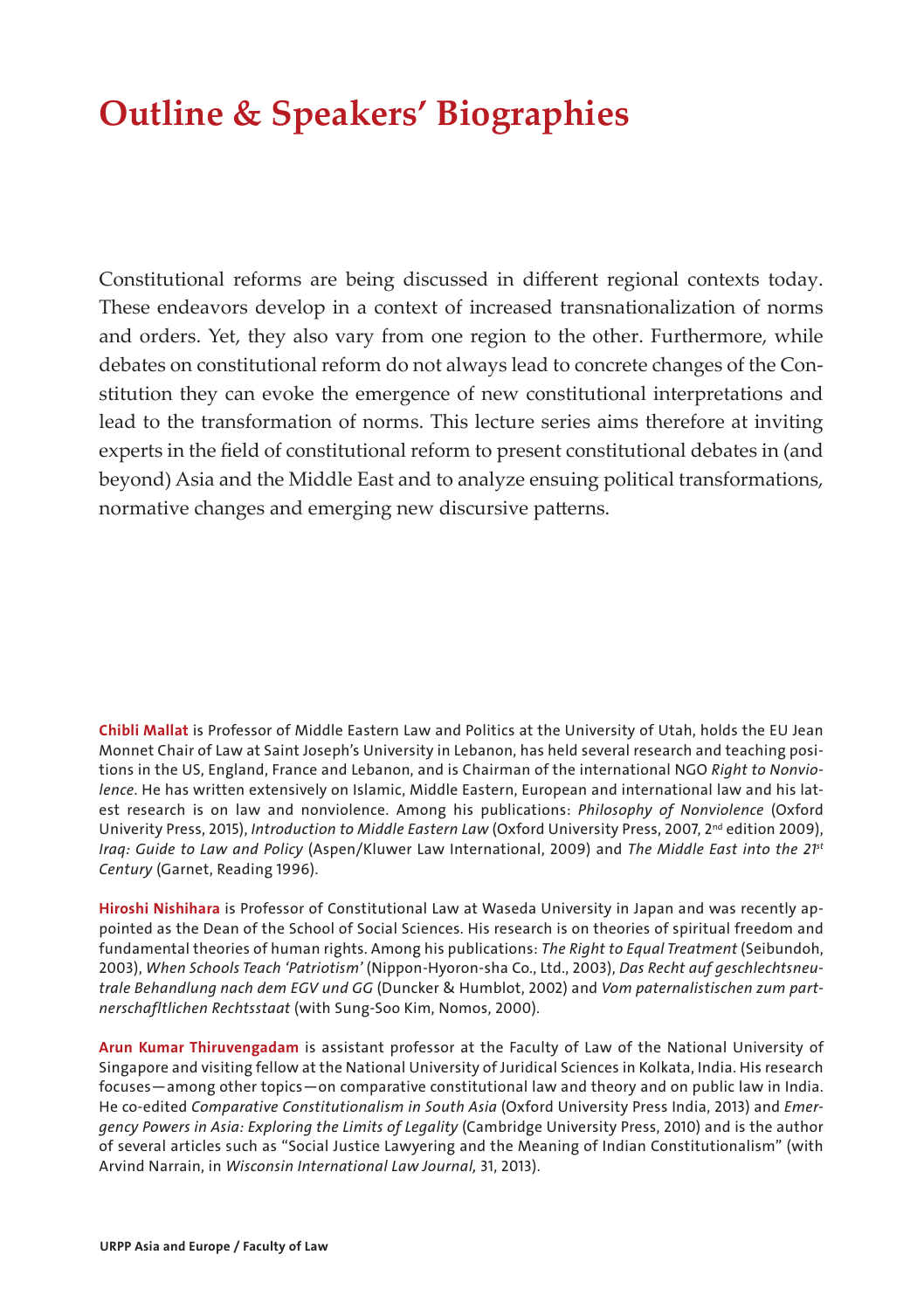## **Program**

#### March 17, 2015, 18:15–20:00

### **2011 and the Middle East challenge to world constitutionalism**

#### Prof. Dr. Chibli Mallat, University of Utah / Saint-Joseph University, Lebanon

In the lecture, Professor Chibli Mallat presents the most challenging themes to constitutionalism in the aftermath of the Arab Spring. He will discuss in particular: religion in the constitution, the sectarian conundrum, civil society and the state, and the (Swiss) model of rotating executive. These themes are examined extensively in his new book, *Philosophy of Nonviolence: Revolution, Constitutionalism, and Justice beyond the Middle East,* Oxford University Press 2015.

#### April 28, 2015, 18:15–20:00

### **Zwischen anspruchsvollen Erwartungen vom Staat und Repräsentationsdefizite: Warum akzeptieren viele Japaner den LDP-Entwurf der anti-freiheitlichen Verfassungsrevision?**

Prof. Dr. Hiroshi Nishihara, Waseda University

Since about the start of this millennium, the political movement in Japan has been enlivened by efforts to revise its democratic Constitution, striving towards an emperor led totalitarian military State. The Japanese population that enjoyed its freedom and peace during the second half of the 20<sup>th</sup> century, does not show much reluctance to the new supporters of restoration. In order to better explain this contradictory phenomenon, I will analyze the peculiar mode of reception of democracy by the post-war Japanese and its current consequences.

This talk will be held in German.

#### May 7, 2015, 18:15–20:00

### **Assessing the Social Rights Jurisprudence of India: Perspectives from Constitutional Theory and Comparative Law**

#### Prof. Dr. Arun Thiruvengadam, National University of Singapore

In recent years, there has been considerable debate in the field of comparative constitutional law on the issue of social rights and their enforcement by the judiciary in particular. This talk will engage with these debates by focusing on the record and experience of the Indian judiciary in enforcing the social rights provisions of its Constitution The talk will focus on cases from the early 1980s through to more recent cases in the new century, and will also cover the scholarly literature in India and abroad that has developed around these issues. Finally, the talk will seek to draw contrasts and comparisons with the approach to social rights taken by judiciaries in South Africa and Colombia in particular.